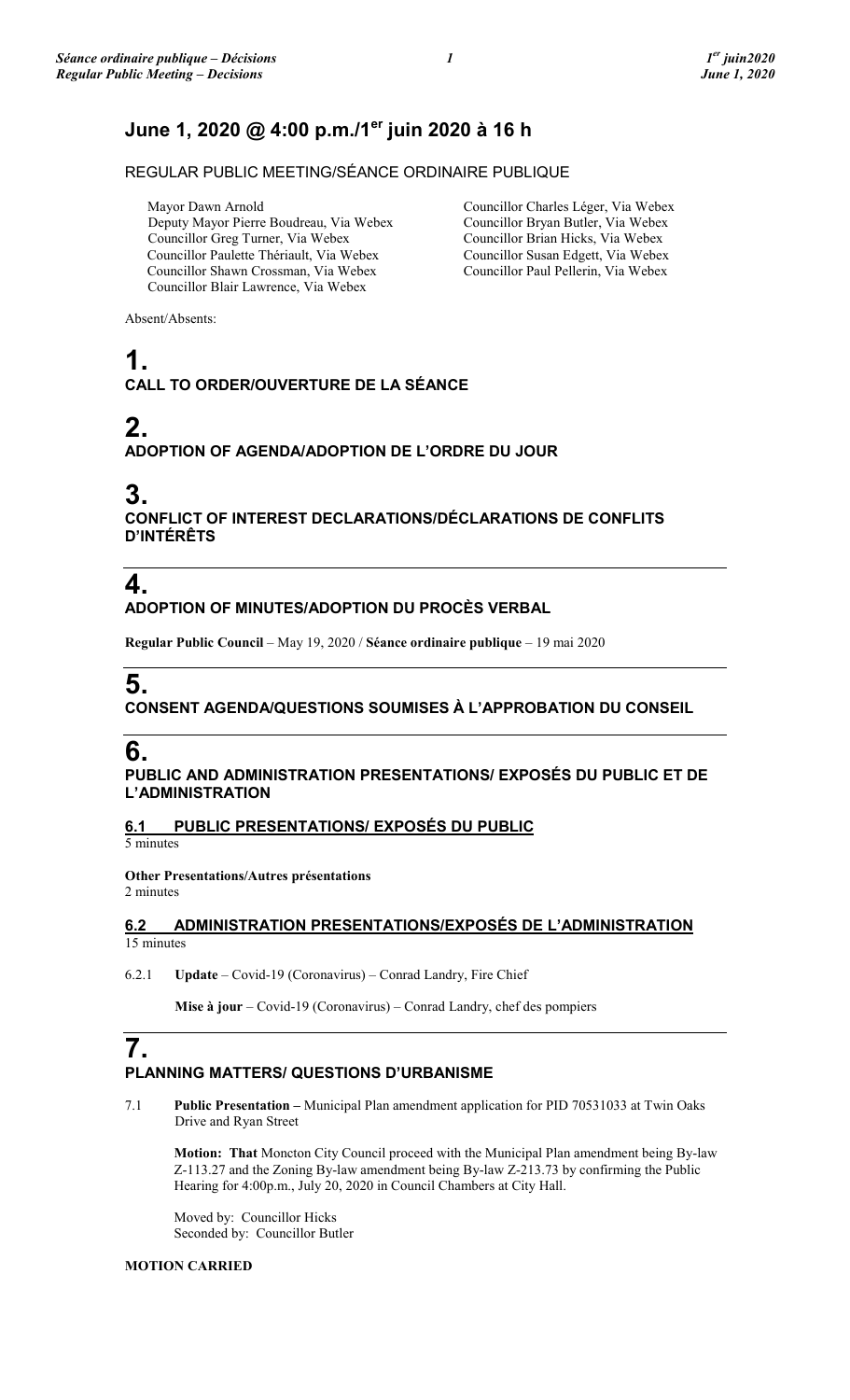**Présentation publique –** Demande de modification du Plan municipal pour le NID 70531033 situé à l'intersection de la promenade Twin Oaks et de la rue Ryan

**Motion : Que** le Conseil municipal de Moncton procède à la modification du Plan municipal, soit l'Arrêté sur le Plan municipal Z-113.27, et à la modification de l'Arrêté de zonage, soit l'Arrêté Z-213.73, en confirmant la tenue de l'audience publique à 16 h 00 le 20 juillet 2020 dans la salle du Conseil de l'hôtel de ville.

Proposée par le conseiller Hicks Appuyée par le conseiller Butler

#### **MOTION ADOPTÉE**

## **8.**

#### **STATEMENTS BY MEMBERS OF COUNCIL/ EXPOSÉS DES MEMBRES DU CONSEIL**

## **9.**

#### **REPORTS AND RECOMMENDATIONS FROM COMMITTEES AND PRIVATE MEETINGS/ RAPPORTS ET RECOMMANDATIONS DES COMITÉS ET RÉUNIONS À HUIS CLOS**

9.1 **Recommendation(s)** – Committee of the Whole – May 25, 2020

**Motion: That** Administration bring forward the draft By-law #A-1620, being a By-Law Relating to Shopping Carts in the City of Moncton, at an upcoming Public Council Meeting to provide consideration of giving first reading to the by-law. - Council will be updated periodically on the status of the enforcement related items regarding this by-law.

Moved by: Councillor Butler Seconded by: Councillor Turner

#### **MOTION CARRIED**

**Motion: That** Moncton City Council adopt the Affordable Housing – Building Permit and Planning Fee Equivalent Grant Policy, effective July 1, 2020; and that the pilot program run over the next three (3) years in which administration shall report back to Council at the 12, 24 and 36 month milestones to evaluate the success of the program.

Moved by: Councillor Léger Seconded by: Councillor Lawrence

#### **MOTION CARRIED**

**Recommandation(s)** – Comité plénier – 25 mai 2020

**Motion : Que** l'Administration reporte l'étude de la version provisoire de l'Arrêté A-1620, soit l'Arrêté concernant les paniers d'épicerie dans la ville de Moncton, à une prochaine séance du Conseil municipal, pour qu'il puisse adopter en première lecture le texte de l'arrêté. L'Administration adressera périodiquement au Conseil des comptes rendus sur la situation des points liés à l'application de cet arrêté.

Proposée par le conseiller Butler Appuyée par le conseiller Turner

#### **MOTION ADOPTÉE**

**Motion : Que** le Conseil municipal de Moncton adopte la Politique sur la subvention équivalente aux droits de permis de construire et d'aménager pour le logement abordable avec effet au 1<sup>er</sup> juillet 2020 et que le programme pilote s'étende sur les trois (3) prochaines années, au cours desquelles l'Administration déposera auprès du Conseil municipal des comptes rendus après 12, 24 et 36 mois pour faire le point sur le succès du programme.

Proposée par le conseiller Léger Appuyée par le conseiller Lawrence

#### **MOTION ADOPTÉE**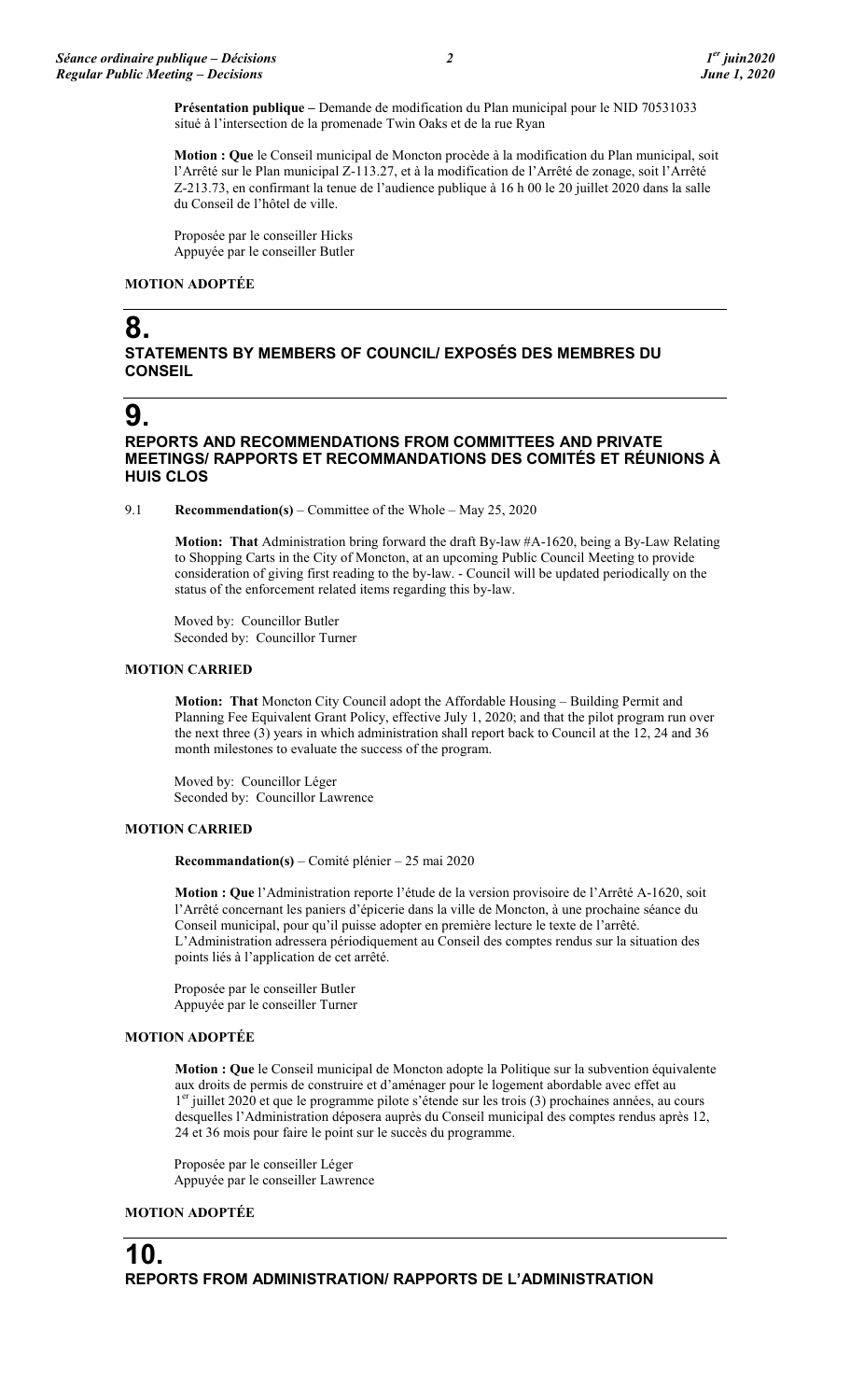**Motion: That** Moncton City Council amend By-Law T-310 to configure Main Street as a oneway Street from Botsford Street to Lutz Street with an east to west vehicle pattern including a bidirectional bicycle lane on the south side of Main Street until October 31, 2020.

Moved by: Councillor Turner Seconded by: Councillor Léger

### **MOTION CARRIED**

**Présentation** – Concept de la rue Main à sens unique; réaménagement du programme de cafésterrasses au centre-ville

Motion : Que le Conseil municipal de Moncton modifie l'Arrêté T-310 pour faire de la rue Main une voie à sens unique entre la rue Botsford et la rue Lutz, en orientant d'est en ouest la circulation des véhicules, et en aménageant une voie cyclable dans les deux sens du côté sud de la rue Main, jusqu'au 31 octobre 2020.

Proposée par le conseiller Turner Appuyée par le conseiller Léger

### **MOTION ADOPTÉE**

### 10.2 **Request for Proposal RFP20-023** – Storm Sewer Review and Master Plan – Phase 9

**Motion: That** Moncton City Council award Request for Proposal #RFP20-023 – Storm Sewer Review and Master Plan – Phase 9 to the Proponent having received the highest total score, being EXP Services Inc. for the total proposed price of \$459,766.55, including H.S.T. @ 15% and Estimated Disbursements.

It is recommended that the budget for this project be set at \$1,000,000.00(net HST) which shall encompass the professional fees that will be incurred through Request for Proposal #RFP20-023, but will also include all costs and disbursements required for CCTV sewer inspection and related services, installation of Inlet Control Devices (ICD) and other project-related incidentals as required.

It is also recommended that a Professional Engineering Services agreement be drafted, and that the Mayor and City Clerk be authorized to sign said agreement and affix the Corporate Seal of the City of Moncton thereto.

Moved by: Councillor Pellerin Seconded by: Councillor Hicks

### **MOTION CARRIED**

**Demande de propositions RFP20-023** – Examen des égouts pluviaux et plan directeur – Phase 9

**Motion : Que** le Conseil municipal de Moncton attribue le contrat de la Demande de propositions RFP20-023 (Examen des égouts pluviaux et plan directeur – Phase 9) au proposant le mieux coté, soit Exp Services Inc., en contrepartie du prix total proposé de 459 766,55 \$, dont la TVH de 15 % et les débours estimatifs.

Il est recommandé que le budget du projet s'établisse à 1 000 000,00 \$ (avant la TVH), en tenant compte des honoraires professionnels à engager dans le cadre de la Demande de propositions RFP20-023, ainsi que de l'ensemble des coûts et des débours exigés pour l'inspection télévisée des égouts et pour les services connexes et pour l'installation des dispositifs de régulation du débit (DRD), et des autres frais accessoires liés à ce projet, au besoin.

Il est également recommandé de rédiger le texte de la convention des services professionnels d'ingénierie et d'autoriser la mairesse et la greffière municipale à signer ladite convention et à y apposer le sceau de la Ville de Moncton.

Proposée par le conseiller Pellerin Appuyée par le conseiller Hicks

### **MOTION ADOPTÉE**